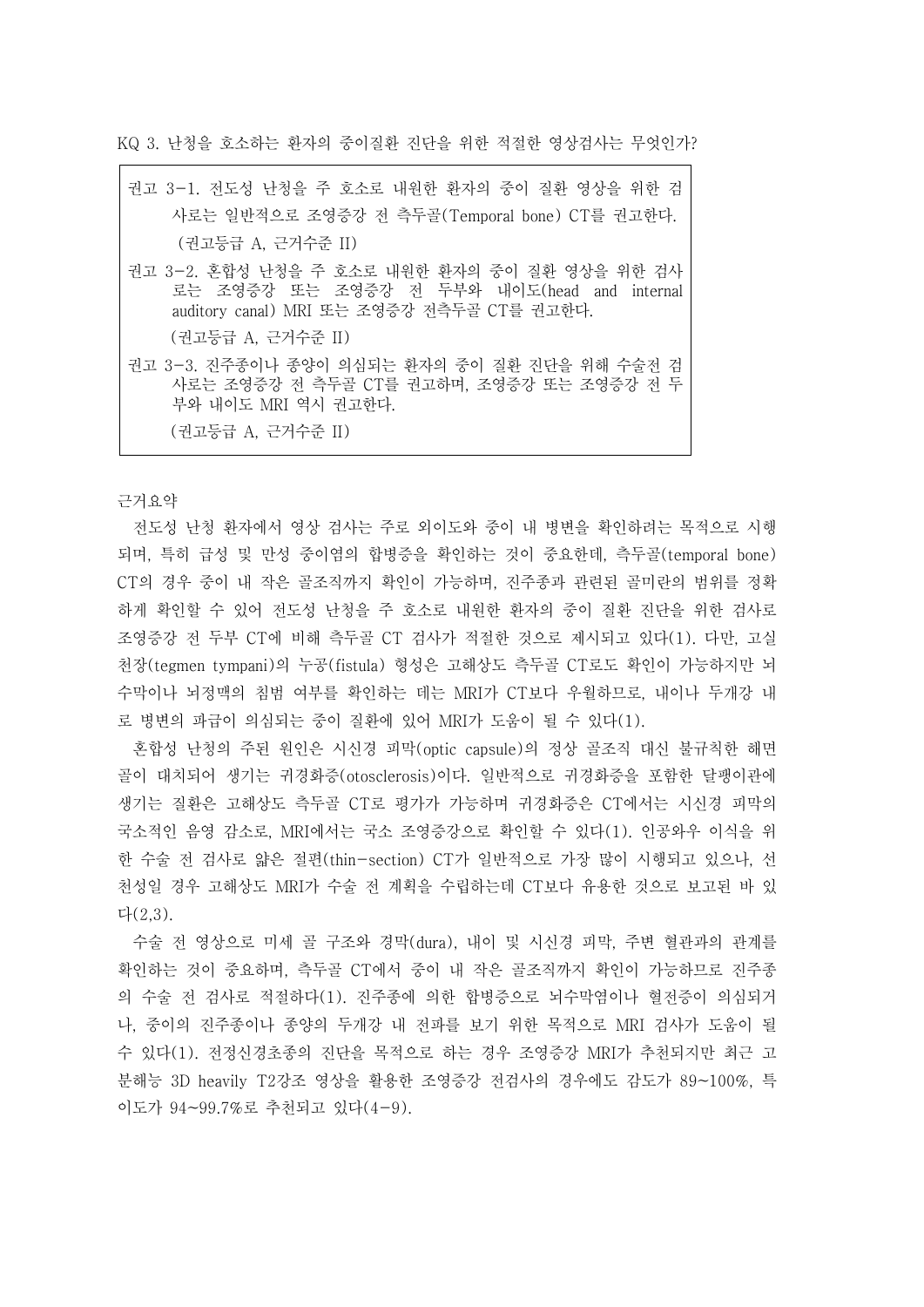권고 고려사항

1. 이득과 위해

전도성 난청 환자의 일차 진단 검사로 측두골 CT검사를 사용하는 경우 방사선 피폭의 단점 이 있으나, 방사선 피폭의 단점이 같은 두부 CT에 비해 진단정확도가 높은 장점이 있다.<br>- 혼합성 난청 환자의 진단 검사로 조영증강 또는 조영증강 전 두부와 내이도(head and

internal auditory canal) MRI 또는 조영증강 전 측두골 CT가 모두 유용하나 CT는 방사선 피폭 의 단점이 있으며, 조영증강 MRI의 경우에는 드물지만 신원성 전신 섬유증(nephrogenic systemic fibrosis)의 위험이 있으므로, 이를 고려하여 적용하여야 한다.

진주종이나 종양이 의심되는 환자의 수술 전 검사로 조영증강 전 측두골 CT가 적절하며, 조 영증강 또는 조영증강 전 두부와 내이도 MRI가 도움이 되나 CT는 방사선 피폭의 단점이 있으 며, 조영증강 MRI의 경우에는 드물지만 신원성 전신 섬유증의 위험이 있으므로, 이를 고려하여 적용하여야 한다.

2. 국내 수용성과 적용성(Acceptability and Applicability)

진료지침의 국내 수용성과 적용성은 평가결과 큰 무리가 없는 것으로 판단되었다. 수용성과 적용성 평가표는 부록에 제시한다.

3. 검사별 방사선량

측두골 CT AAA 두부와 내이도 MRI 0

## 참고문헌

- 1. American College of Radiology. ACR Appropriateness Criteria; Hearing Loss and or Vertigo. 2013
- 2. Parry DA, Booth T, Roland PS, Advantages of Magnetic Resonance Imaging over Computed Tomo graphy in Preoperative Evaluation of Pediatric Cochlear Implant Candidates. Otol Neurotol. 2005;  $26(5):976-82.$
- 3. Rauch SD, Clinical Practice. Idiopathic Sudden Sensorineural Hearing Loss. N Engl J Med. 2008;3 59(8):833-40.
- 4. Fortnum H et al. The Role of Magnetic Resonance Imaging in the Identification of Suspected Aco ustic Neuroma: a Systematic Review of Clinical and Cost-Effectiveness and Natural History. He alth Technology Assessment 2009;13:1-154.
- 5. Newton JR et al. Magnetic Resonance Imaging Screening in Acoustic Neuroma. Am J Otolaryngo l. 2010;31:217-20.
- 6. Annesely-Williams DJ et al. Magnetic Resonance Imaging in the Investigation of Sensorineural H earing Loss: Is Contrast Enhancement Still Necessary? J Laryngol Otol. 2001;115:14-21.
- 7. Schmalbrock P et al. Assessment of Internal Auditory Canal Tumors: a Comparison of Contrast-Enhanced T1-Weighted and Steady State T2-Weighted Gradient Echo MR Imaging. AJNR 1999; 20:1207-13.